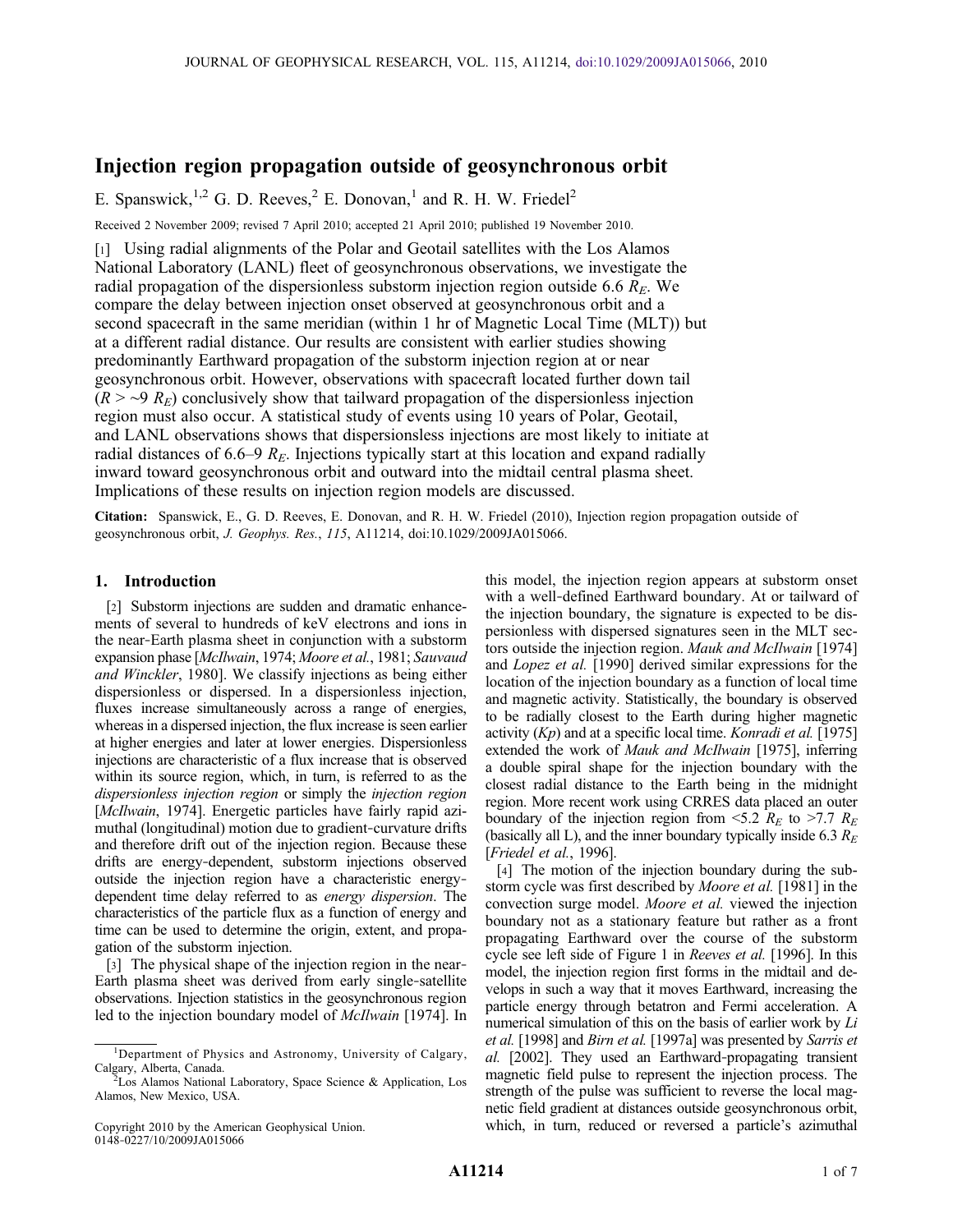

Figure 1. Example injection events from Polar/Geotail and Los Alamos National Laboratory (LANL). Top: Polar CEP-PAD and LANL SOPA ion data (bottom: Geotail LEP and SOPA ion data) for an injection event in our data set. For Polar and LANL data, different energy channels are plotted in different colors, higher (lower) energy channels are plotted in red (blue). For Geotail LEP, energy is indicated in the y-axis and relative flux is indicated by the shading, black (orange) indicating a lower (higher) relative flux. Injections are indicated with red dashed lines. The satellite locations at the time of the observed injection are shown at the adjacent right.

drifts. This feature allowed the model to bring particles into the near‐Earth plasma sheet without separation due to energy and species‐dependent drifts. Particle energization in this model conserves the first two adiabatic invariants as a result of the Earthward motion of the injection region, and the particle source region for the injection is continuous across a wide range of radial distances (i.e., the pulse picks up and energizes particles along its path).

[5] A competing view of injection region evolution is one of localized onset near the inner edge of the plasma sheet, followed by Earthward motion and tailward expansion (see right side of Figure 1 in *Reeves et al.* [1996]). This sequence was first presented by *Lui et al.* [1988] and *Lopez et al.* [1990], who argued that the injection boundary represents the Earthward edge of the magnetotail undergoing current disruption during a substorm expansive phase. In this sense, the injection boundary is a physical boundary between the stable inner plasma sheet and the unstable (to current disruption) plasma sheet. The injection region forms on this boundary, where particles are locally accelerated, and then convects Earthward. Birn et al. [1997a] later showed that a convection surge model could also produce this macroscale evolution of the injection region (right side of Figure 1) without invoking localized acceleration. In that model, the region associated with the largest inductive electric field was located near the inner edge of the plasma sheet in response to flux pileup caused by the convection surge. The region of expanding inductive electric fields would be responsible for the energization of the particle population that composes the injection region and also its macroscale evolution. It should also be noted that all of the models described above were developed to explain the same signatures at geosynchronous orbit.

[6] Observations that enable investigations of the radial evolution of the injection region are few, because the majority of injection measurements come from in or around the geosynchronous region. Nevertheless, some progress along this line has been made. Using ATS‐6 and SCATHA data, Moore et al. [1981] found that injections occur first at the satellite farthest from the Earth. Thomsen et al. [2001] found an azimuthal offset between ion and electron injection regions in the geosynchronous region, with electron injections offset eastward from their ion counterparts. This was initially predicted on the basis of observations by Reeves et al. [1991] and later incorporated in a model by Birn et al. [1997a]. Azimuthal separation of injections was attributed to the Earthward motion of the injection region subjecting the particle population to an increasing gradient curvature drift. These drifts must be large enough to shift the relative location of electrons and ions, but not so much as to cause dispersion within either population. Studies using data from closely separated radial alignments of CRESS and a Los Alamos National Laboratory (LANL) satellite have shown that the dispersionless injection typically evolves radially inward from the geosynchronous region, meaning that it starts somewhat farther out [Reeves et al., 1996]. In that study, the authors found the average velocity of the injection region to be ∼24 km/s Earthward from geosynchronous. These past results all suggest that the injection region forms (on average) somewhere outside geosynchronous orbit and evolves radially inward. However, these measurements (which are closely spaced with respect to the geosynchronous region) have not brought closure to the question, Where does the injection region form, and how does it evolve?

[7] Although difficult to interpret in a magnetospheric frame of reference, ionospheric measurements have shown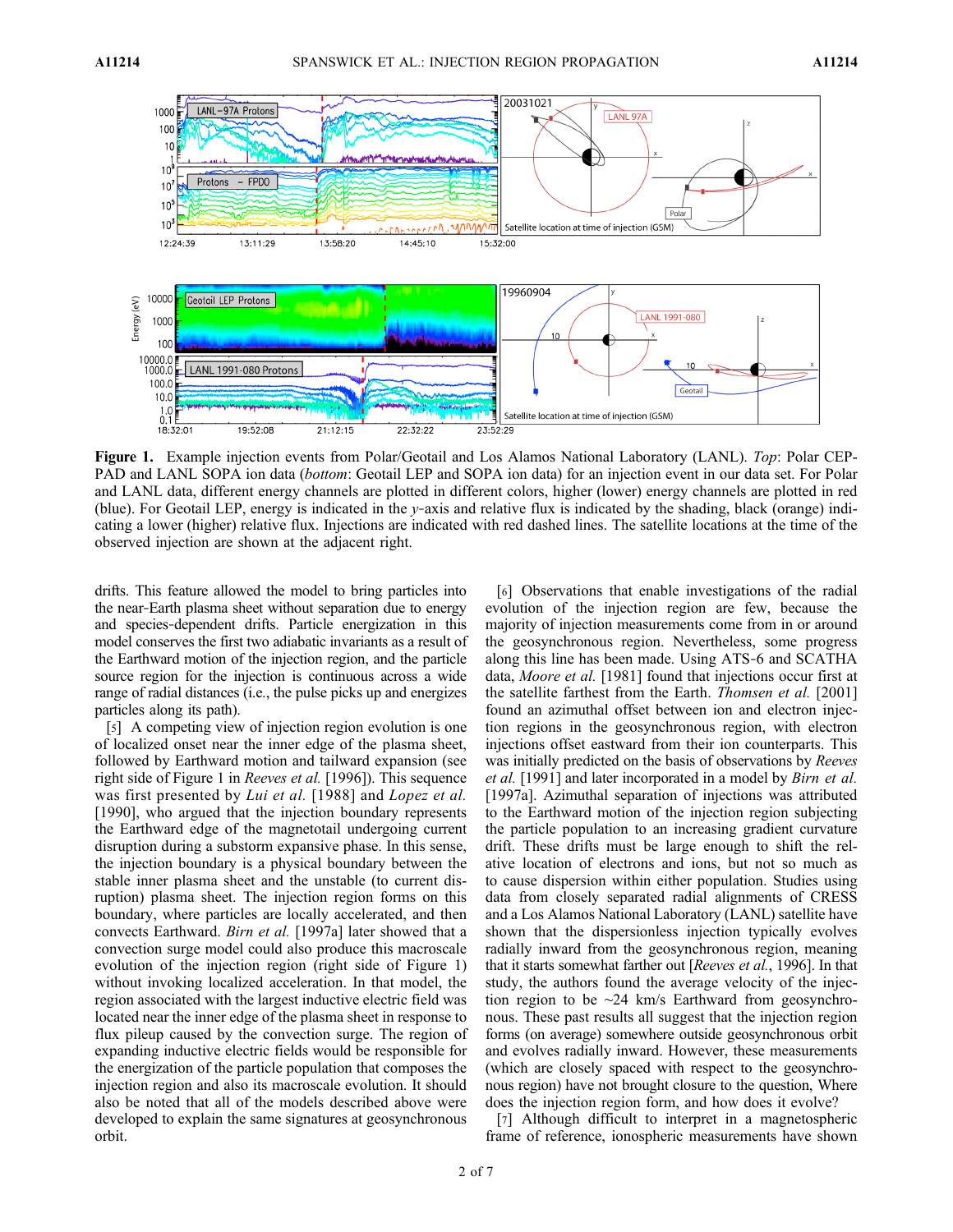Table 1. List of Dispersionless Injection Used in This Study<sup>a</sup>

| Date        | Satellite ID                    | DI type  | DI onset (UT)                 |
|-------------|---------------------------------|----------|-------------------------------|
| 23 Oct 1998 | LANL-084<br>Polar               | Electron | 1608:39<br>1611:54            |
| 29 Aug 2000 | LANL-084<br>Polar               | Electron | 1835:07<br>1834:43            |
| 1 Sep 2000  | LANL-084<br>Polar               | Electron | 1905:27<br>1904:07            |
| 29 Nov 2000 | LANL-046<br>Polar               | Electron | 0639:26<br>0637:38            |
| 27 Aug 2001 | LANL-97 A<br>Polar              | Electron | 2011:51<br>2010:10            |
| 31 Aug 2002 | LANL-080<br>Polar               | Electron | 1134:41<br>1141:28            |
| 3 Oct 2002  | LANL-01 A<br>Polar              | Electron | 2227:14<br>2230:26            |
| 25 Oct 2002 | LANL-080<br>Polar               | Proton   | 0802:53<br>0810:41            |
| 10 Sep 2003 | LANL-01 A<br>Polar              | Proton   | 2328:51<br>2324:30            |
| 20 Sep 2003 | <b>LANL-095</b><br>Polar        | Electron | 0203:22<br>0206:49            |
| 21 Sep 2003 | LANL-97 A<br>Polar              | Proton   | 1649:51<br>1645:19            |
| 23 Sep 2003 | LANL-01 A<br>Polar              | Proton   | 2344:02<br>2343:01            |
| 24 Sep 2003 | LANL-02 A<br>Polar              | Electron | 1904:53<br>1902:39            |
| 21 Oct 2003 | LANL-97 A<br>Polar              | Proton   | 1349:26<br>1346:10            |
| 24 Oct 2003 | LANL-02 A<br>Polar              | Proton   | 1533:03<br>1528:09            |
| 12 Nov 2003 | LANL-01 A<br>Polar              | Proton   | 1852:00<br>1850:33            |
| 26 Oct 1997 | LANL-97 A<br>Geotail            | Electron | 2041:30<br>2047:25            |
| 22 Sep 1998 | LANL-97 A<br>Geotail            | Electron | 1929:51<br>1932:26            |
| 21 Sep 1999 | LANL-046<br>Geotail             | Electron | 1319:11<br>1324:57            |
| 6 May 2000  | LANL-080<br>Geotail             | Electron | 2329:21<br>2323:03            |
| 29 Jul 2002 | <b>LANL-095</b>                 | Electron | 0355:32                       |
| 27 Dec 2003 | Geotail<br>LANL-97 A<br>Geotail | Electron | 0354:59<br>2126:49<br>2117:08 |

<sup>a</sup>For Each Event, the Pair of Satellites is Identified Along with the Corresponding Dispersionless Injection (DI) Type and the Onset of Dispersionless Injection (DI) at Each Satellite.

some promise in this area. Spanswick et al. [2007] showed that it is possible to identify dispersionless electron injections using ground‐based riometer data. In that study, the authors noted that the radial evolution of the ionospheric footprint of the injection region can be followed using a wide array of riometers. They showed that dispersionless injections are first seen at a specific latitude (typically corresponding to  $L \approx 8$ ) and then expand equatorward and poleward. Although it is unlikely, if not impossible, to infer precisely the magnetospheric location from ionospheric measurements, at the very least these results imply that the injection region has well‐defined Earthward and tailward boundaries.

[8] The goal of this study is to look for in situ observational support for either an outside‐in or an inside-out scenario. We used the same methodology as *Reeves et al.*, [1996] but applied to the region outside geosynchronous orbit. Although this study does not identify the physical mechanism responsible for the injection region, it does provide in situ observational constraints on injection models and give magnetospheric context to the statistical results from ionospheric measurements. We use LANL particle measurements from geosynchronous orbit in conjunction with measurements from Polar and Geotail to resolve the radial propagation of the injection region outside geosynchronous orbit. Specifically, we use two‐satellite radial alignments to determine the delay between the start of the injection seen at one satellite relative to its beginning at the other. The radial separation of the two satellites is larger than those in the previous studies of radial evolution of injection, which only allowed the determination that most injections evolve Earthward in the geosynchronous region [*Moore et al.*, 1981; Friedel et al., 1996]. Our objectives are to determine whether there is an identifiable radial distance for the beginning of substorm injections and to confirm or refute the presence of a tailward evolving outer radial boundary of the injection region.

### 2. Data

[9] We use data from the SOPA detector on board the LANL network of geosynchronous satellites [Belian et al., 1992]. SOPA provides electron and ion measurements at a temporal cadence of ∼10 sec in the energy range 50 keV to 1.5 MeV for electrons and 50 keV to 7.7 MeV for protons. From 1996 to 2006, the Polar orbit precessed and sampled the plasma sheet from L ∼4 to ∼10. The CEPPAD detector onboard Polar records fluxes of both ions and electrons from the ranges 20 keV to ∼1 MeV [Blake et al., 1995]. We also use data from the Geotail Low Energy Plasma detector (LEP), which provides electron and ion measurements from 32 eV/q to 39 keV/q every 12 sec [*Mukai et al.*, 1994]. In this study, we used omnidirectional data (i.e., not pitch angle resolved) from all three satellites.

### 3. Observations

[10] We searched the ephemeris data from Polar (1996– 2006) for periods in which (1) Polar was within 15° latitude of the geographic equatorial plane, (2) Polar was within  $\pm$ 5 hr of midnight magnetic local time (MLT), and (3) Polar was within  $\pm 1$  hr of MLT of a LANL spacecraft. Within these candidate time periods (in total there were 3500), we manually searched for injection events that could be seen in both Polar and the appropriate LANL spacecraft. We selected both ion and electron injection events fitting the dispersionless criteria of *Birn et al.* [1997b], which requires a flux increase in more than two energy channels in <2 min. We also made an effort to exclude lobe to plasma sheet transitions (which have a similar signature in the high‐ energy particle data) by looking at the CEPPAD electrons  $(50 \text{ keV} +)$  prior to the injection observation. In general, the lobe is devoid of high-energy electrons [*Baumjohann et al.*, 1988], so their presence during the growth phase prior to the observed injection can be used to differentiate between local plasma sheet thickening (and/or motion of the satellite) and a dispersionless injection. In total, we found 17 events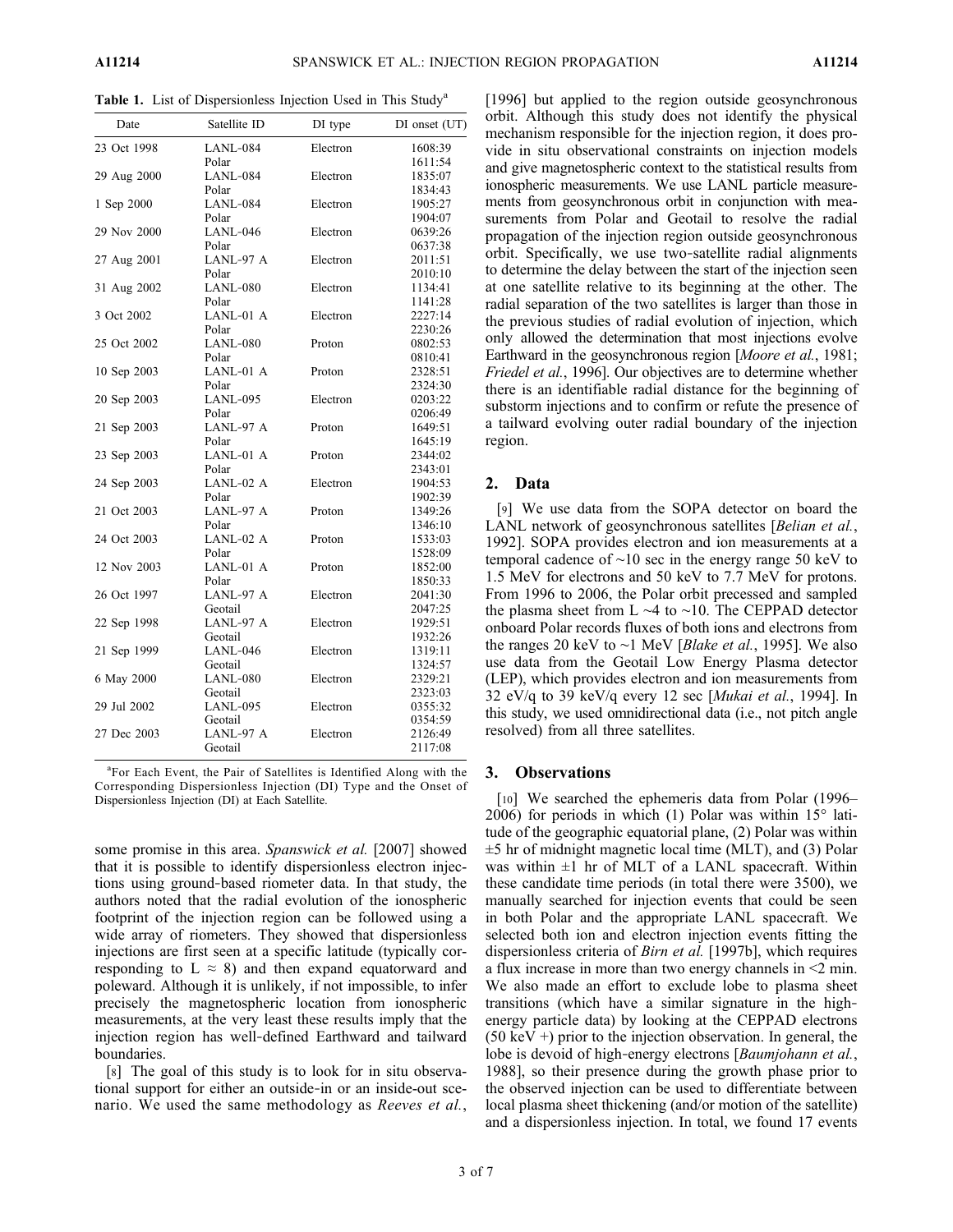

Figure 2. GSM-XY locations of the satellites used for each event. Events are shown as lines that connect the location of Polar or Geotail (shown as red diamonds or yellow squares) to a location of the appropriate LANL spacecraft in geosynchronous orbit. The MLT distribution of events is shown in the bottom right.

that fit our criteria, an example of which is presented in the top of Figure 1. This relatively small number of events is understandable given the need for a serendipitous alignment of the satellites, the orbit of Polar (which cuts through the plasma sheet), the small MLT window, the requirement that the Polar not transition in the lobe, and the observation of an injection at both satellites.

[11] We preformed the same ephemeris search for the Geotail satellite with an additional criteria that Geotail have  $X_{\text{GSM}}$  > −30  $R_E$ . This produced approximately 300 candidate time periods. Because we used LEP data in this study, the lobe to plasma sheet transitions are easily removed from our dataset. Using the Eastman et al. [1998] guidelines for identifying the plasma sheet, we only use events in which Geotail was in the plasma sheet during the growth phase prior to the injection. Because the Geotail apogee is quite deep in the magnetotail, it was in general more difficult to find events in which it remained in the plasma sheet during the growth phase. This preferentially gave us events in the near–Earth region ( $X \sim -12 R_E$ ), where the plasma sheet is thicker and Geotail is less likely to transition to the lobe in the growth phase. An example event from Geotail is shown in the bottom of Figure 1. Table 1 is a complete list of all events used in this study, including satellite names and injection onset times. The GSM‐XY locations of all events used in this study are shown in Figure 2. The locations of Polar and Geotail are indicated with red diamonds and orange squares, respectively. Each event is indicated with a line connecting the location of Polar or Geotail to the location of the LANL spacecraft. The MLT distribution of events is also shown in the lower right inset in Figure 2.

[12] In this study, we reference all timing to geosynchronous orbit (i.e., we report the injection delay time relative to the injection observed by LANL with positive delay times indicating observation times earlier than LANL's) and illustrate our examples with constant velocities (straight lines). Figure 3 shows the two possible scenarios in this study: an injection observed before LANL (Type A) and an injection observed after LANL (Type B). Injection observations are indicated with stars. The range of possible onset times and locations that are consistent with the observed time differences are shown with shading. Two examples of possible onset times and locations for each type (A and B) are shown with yellow dots. Radial propagation is shown with arrows for either Earthward (red) or tailward (blue) propagation. The first event type (Type A) shown at the left of Figure 3, has a positive delay time relative to geosynchronous orbit, meaning that at some distance  $R (R > 6.6 R_E)$ , the satellite observed an injection earlier than the injection was seen at geosynchronous. In this case, it is possible that the injection region (shown as yellow dots) originated tailward of Polar/Geotail and moved toward geosynchronous (red dotted line) or that the injection originated between Polar/Geotail and geosynchronous and propagated both Earthward and tailward (solid lines). If, as we assume here, the Earthward and tailward velocities are equal, then, for this scenario, the onset region would have to be closer to Polar/Geotail than to geosynchronous orbit. If we relax that assumption and allow different (average) Earthward and tailward velocities, then the onset could lay anywhere tailward of geosynchronous orbit. There are, in fact, an infinite number of possibilities to connect the signatures seen at two satellites, and we cannot unambiguously differentiate between any of them with just two point measurements. Because our interpretation is made on the basis of purely radial motion, we can only argue that the injection region could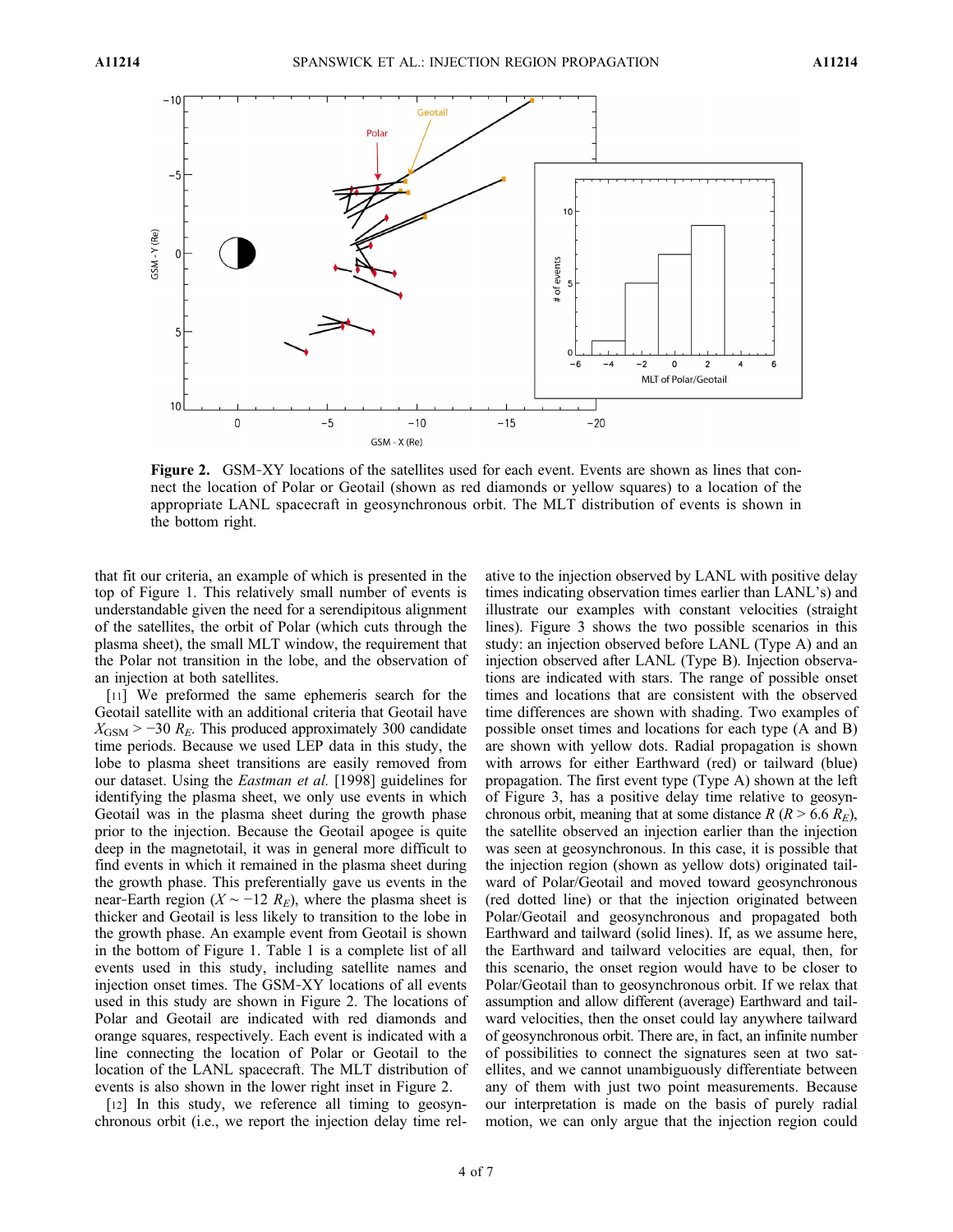

Figure 3. The expected time delay between observations at a radial distance R and geosynchronous observations as a function of the nongeosynchronous satellites radial distance. An injection observation (at a location R) is indicated with a star. The possible injection onset locations are shown as yellow dots, which are connected to the observations using red (Earthward propagation) and blue (tailward propagation) lines. Event types A and B correspond to two possibilities, seeing an injection prior to A and after B geosynchronous observations of the same injection event. Figure 3 is discussed in the Observations section.

not have formed inside of geosynchronous orbit for this class of events.

[13] The second possibility is a dispersionless injection observed at geosynchronous orbit first and then some time later at Polar/Geotail. (Possible onset locations for Type B events shown in the right of Figure 3.) For events for which the injection was seen first at geosynchronous orbit, the argument is similar to but opposite to that for Type A events. Again, the injection onset could begin anywhere Earthward of geosynchronous orbit or anywhere between the two satellites but could not have originated tailward of Polar/Geotail.

### 4. Results

[14] Although for any given event the relative injection observation times between Polar/Geotail and LANL cannot unambiguously determine the injection onset location, the statistical ensemble gives us more hints as to the likely average location. Figure 4 shows the observed delay times between injection onset seen at Polar/Geotail and LANL as a function of the geocentric radial distance of Polar/Geotail when the satellites were within 1 hr of MLT. This plot is in the same format as Figure 3: Geotail‐LANL and Polar‐ LANL events are shown with black and blue dots, respectively. Using all 10 years of Polar/Geotail‐LANL radial conjunctions, Figure 4 shows that there are clear trends in data from which we can infer some general properties of the spatiotemporal evolution of the injection region.

[15] We observe both positive and negative delay times (again, positive delay times indicate Polar/Geotail injections that are earlier than the injection observed at LANL). The negative delay times seen by Polar and Geotail were only observed outside ∼9  $R_E$  and highlighted with a blue swath. In these events, the injection region must have formed somewhere Earthward of Polar/Geotail. This confirms that,

at least in those cases, there was an outer radial boundary to the injection region which evolved tailward.

[16] Seven of the nine events outside 9  $R_E$  had negative delay times, suggesting that the injection region on average forms inside of that boundary. Inside 9  $R_E$  we typically observed positive delay times (highlighted in Figure 4 with a red swath). In these events, the injection region must have formed outside geosynchronous orbit. We only found one event in our study in which Polar observed an injection inside geosynchronous. This event, with a negative delay time, is also consistent with Earthward propagation as seen in earlier studies that included many more events [e. g., Reeves et al., 1996]. These two groups (negative and positive delay times) show conclusively that both Earthward and tailward propagation of the injection region can and does occur. Furthermore, seen as an ensemble, the radial dependence of the time delays strongly suggests that the location where the injection region forms is typically between 6.7 (e.g., geosynchronous) and 9  $R_E$ .

#### 5. Discussion

[17] The objectives of this study were to determine whether there is an identifiable radial distance for the beginning of substorm injections and to confirm or refute the presence of a tailward evolving outer radial boundary of the injection region suggested by ionospheric measurements. We surveyed data from Polar and Geotail and identified events where either Polar or Geotail was within 1 hr of MLT of a LANL spacecraft and where a dispersionless injection was observed by both the LANL spacecraft and the more distant satellite. We interpret the delay time between geosynchronous orbit and distances downtail as a consequence of the radial evolution of the injection region. Although each individual event tells us little about the behavior of the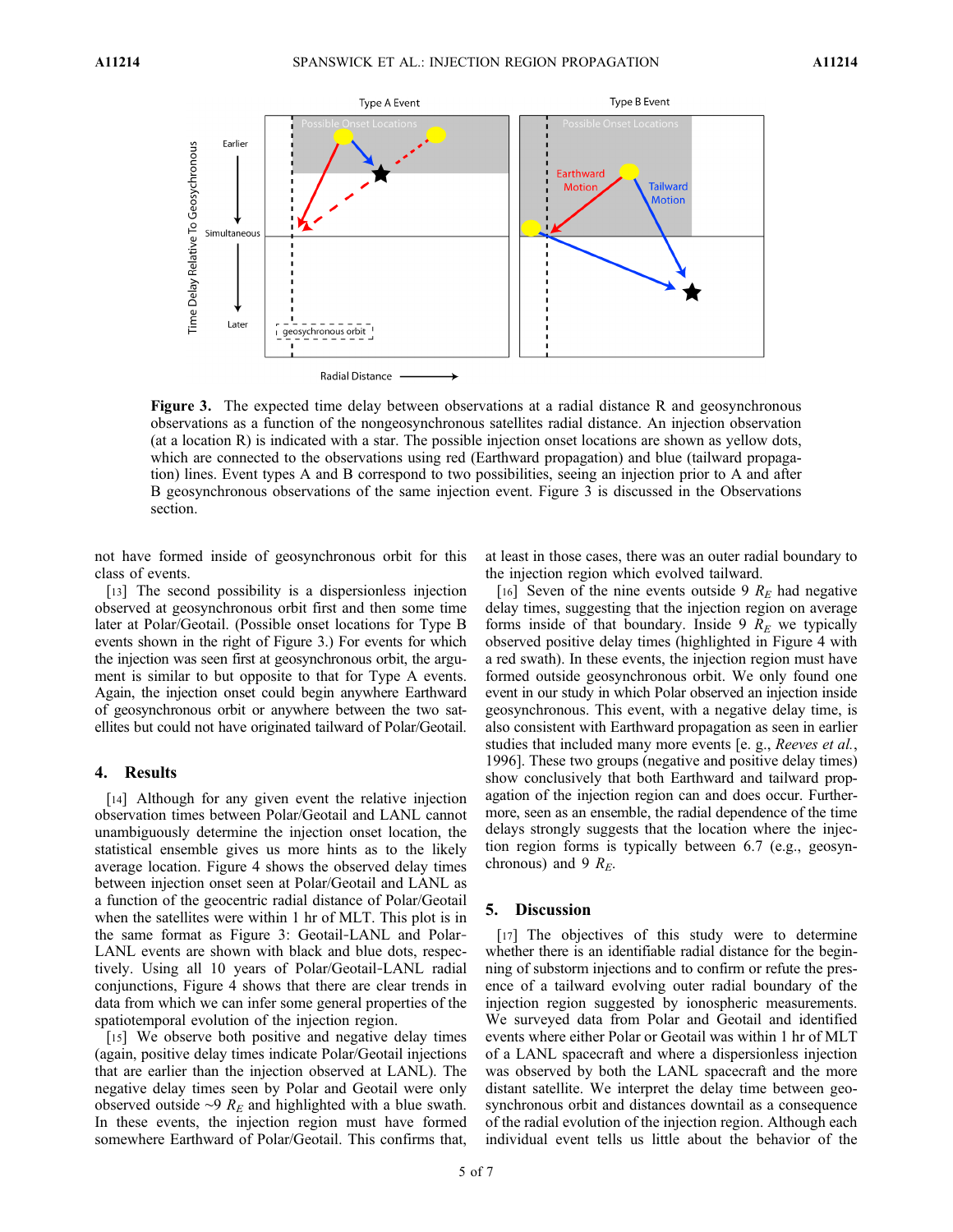

Figure 4. Observed delay times between Polar/Geotail and LANL as a function of Polar/Geotail radial distance. Polar‐ LANL injection events are indicated with black dots, and Geotail‐LANL with blue dots. Figure 4 is discussed in the Results section.

injection region, the combination of all events gives us a statistical picture of the radial evolution of the injection region.

[18] In our survey, Polar and Geotail measurements from outside 9  $R_E$  show irrefutable evidence that the injection region formed inside that distance and propagated outward toward Polar/Geotail. Furthermore, in our survey, results from events where the outer satellite was inside 9  $R_E$  are consistent with the injection region having formed outside geosynchronous distance. Together these results imply a radially localized region (6.7–9  $R_E$ ) within which, on average, the injection region forms. These results are consistent with previous work that suggests the onset of injection is outside geosynchronous orbit and moves inward across that L shell.

[19] The existence of negative delay time events (geosynchronous observes an injection prior to the satellite further downtail) implies that in at least some cases, there must be a tailward boundary to the injection region and this boundary is propagating downtail. This result is consistent with the interpretation of the aforementioned ground-based auroral observations [Spanswick et al., 2007], which placed dynamic Earthward and tailward boundaries on the injection region. This also implies that the ionospheric projection of the injection region, in some sense, reflects actual propagation in the magnetosphere, although to what degree we cannot speculate.

[20] Although it does not change the overall picture presented here, we found a large range (from 24 sec to 5 min) of delay times between injection observed at geosynchronous and at the outer satellite, when the outer spacecraft was between 7 and 9  $R_E$  (see Figure 4). This may indicate angled injection fronts which are not accounted for in our purely radial interpretation of the delay times or simply the expected variability in the Earthward and tailward flow speeds.

[21] Our results do not validate a specific model for injection region generation. We are however, able to comment on aspects of certain models affected by our results.

The average radial onset location for the injection region presented here has implications for convection surge type models where particle energization is accomplished via transport, moving particles from a region of lower to one of higher magnetic field strength [Sarris et al., 2002; Sarris and Li, 2005]. In this type of transport; where the pulse initiates, how it moves (speed and deceleration), the local source population, and the magnetic field configuration along its path completely determine the location and energy content of the injection region. Sarris et al. [2002] demonstrated that a slower moving, faster‐decelerating pulse is more effective in energizing and transporting particles. Sarris and Li [2005] further suggested that if the physical counterpart of the pulse is a magnetospheric fast flow, it would brake in the inner plasma sheet as a consequence of the balance between an Earthward magnetic tension force and a tailward pressure force,  $-\nabla P_T$ , [Shiokawa et al., 1997], where the total pressure,  $P_T$  is given by  $P_T = B^2/2\mu_0 + n_1kT_1$ , where  $B$  is the magnetic field strength,  $k$  is the Boltzmann constant,  $T_i$  is the ion temperature and  $n_i$  is the ion density. This implies that a sharp increase in either ion density and/or magnetic field strength would cause a sudden deceleration of the pulse and an injection at that location. Because our results indicate the injection region initiates in the region between 6.7 and 9  $R_E$ , the majority of the energy must come from this region. That is, the injection must first appear here. It cannot be a slow rise in energy as the particle population is transported Earthward from the midtail. For a purely transport driven model of the injection region to be consistent with the results presented here, the boundary of flux pile up must be quite sharp and, on average, occur in the region of 6.7–9  $R_E$  in the late growth phase. In this type of model, the tailward propagation of the pileup also accounts for the tailward propagation of the injection region [Birn] et al., 1997a].

[22] At face value, the propagation of the injection region reported here is consistent with the predictions of the current disruption (CD) model. Our results, however, put important new constraints on the location at which CD initiates and how CD could produce the observed properties of substorm injections. The break point between positive and negative delay times suggests that the boundary between the stable (with respect to CD) inner plasma sheet and the unstable outer plasma sheet typically lies in the vicinity of ∼8–9  $R_E$ . This is consistent with statistical studies which place the CD region on average at distances of <15  $R<sub>E</sub>$  [Ohtani et al., 1992]. This range is also quite close to the observed radial break point ( $X = \sim 11$  R<sub>e</sub>) between two classes of Earthward plasma flows reported by Shue et al. [2008]. In that study, the authors ascribed the two classes of flows to CD‐driven flows (Earthward of ∼11  $R_e$ ) and reconnection-driven flows (tailward of ∼11  $R_e$ ). The Earthward propagation of the injection region from its initial onset location is somewhat harder to reconcile with the CD model. For distances  $\leq$ 9  $R_E$ , our results suggest a dominance of Earthward propagation (although some tailward propagation in that region is also possible as sketched in Figure 3). Earlier work by *Ohtani* [1998], using observations of dipolarization in the near‐geosynchronous region, suggested that the region of disrupted current does indeed propagate Earthward. In this paradigm, the observed dipolarization is a remote effect from the Earthward propagating CD region and the injection boundary is located tail